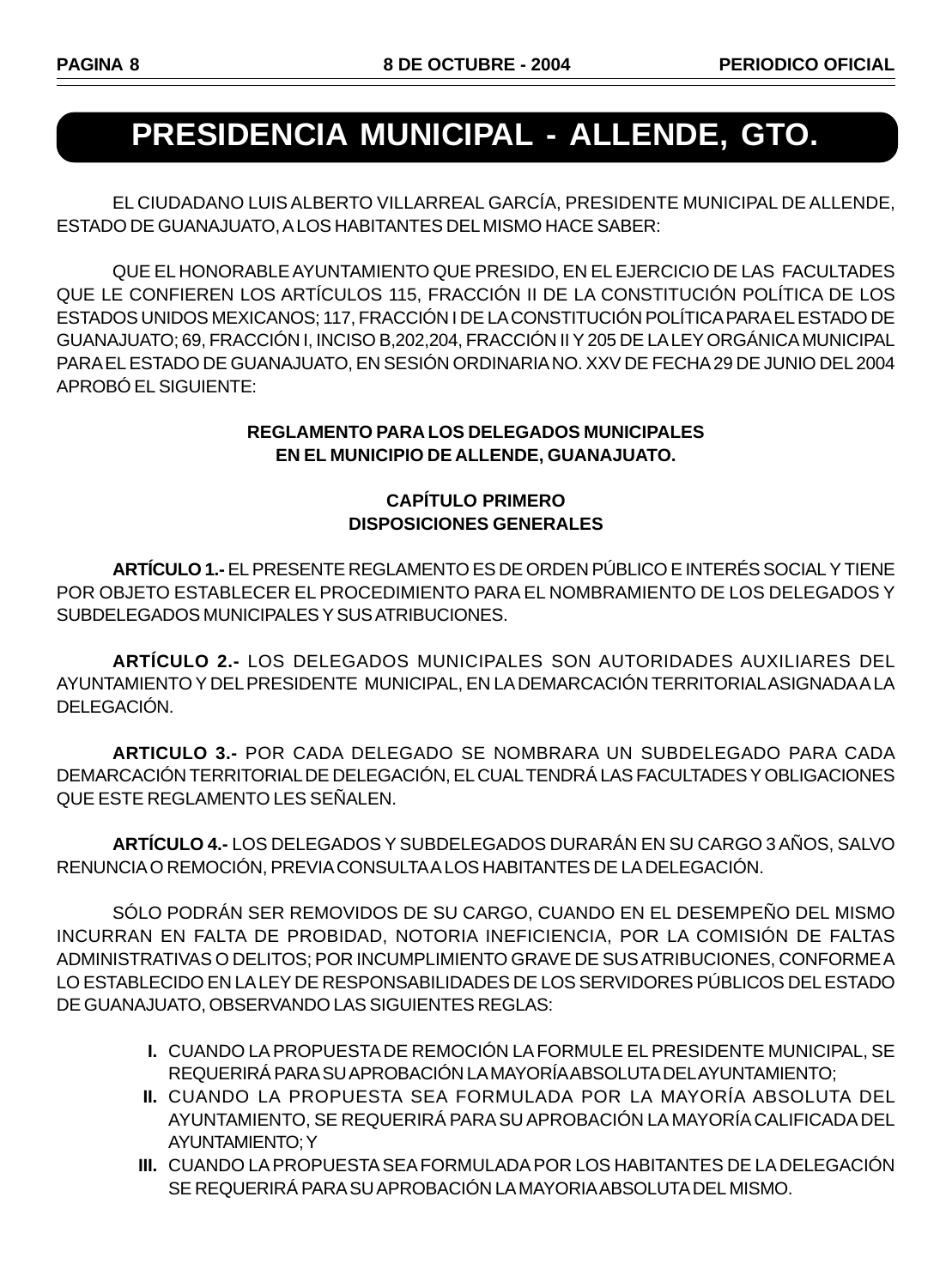**ARTÍCULO 5.-** LA COORDINACIÓN DE LOS DELEGADOS ESTARÁ A CARGO DE LA SECRETARÍA DEL H. AYUNTAMIENTO. LA DIRECCIÓN DE DESARROLLO SOCIAL Y HUMANO DEBERA APOYAR EN LAS ACTIVIDADES QUE LA SECRETARIA DEL H. AYUNTAMIENTO CONSIDERE NECESARIAS.

#### **CAPÍTULO SEGUNDO DE LAS ATRIBUCIONES DEL AYUNTAMIENTO**

**ARTÍCULO 6.-** EL AYUNTAMIENTO TENDRÁ LAS SIGUIENTES ATRIBUCIONES:

- **I.** NOMBRAR A PROPUESTA DEL PRESIDENTE MUNICIPAL, PREVIA CONSULTA A LOS HABITANTES DE LA DELEGACIÓN; LOS DELEGADOS Y SUBDELEGADOS MUNICIPALES, DENTRO DE LOS SEIS MESES SIGUIENTES A LA INSTALACIÓN DEL AYUNTAMIENTO.
- **II.** EMITIR LA CONVOCATORIA EN LA QUE SE ESTABLECERÁN LAS BASES PARA LA REALIZACIÓN DE LA CONSULTA PÚBLICA, PARA EL NOMBRAMIETNO DE DELEGADOS Y SUBDELEGADOS.
- **III.** PROMOVER A TRAVÉS DE LA DIRECCIÓN DE DESARROLLO SOCIAL Y HUMANO LA PARTICIPACIÓN DE LOS HABITANTES DE LA DELEGACIÓN CORRESPONDIENTE, EN LA CONSULTA PÚBLICA PARA EL NOMBRAMIENTO DE DELEGADOS Y SUBDELEGADOS.
- **IV.** ASIGNAR LA DEMARCACIÓN TERRITORIAL DE CADA DELEGACIÓN; Y
- **V.** ADIESTRAR Y CAPACITAR A LOS DELEGADOS Y SUBDELEGADOS EN EL DESEMPEÑO PÚBLICO DE SU FUNCIÓN.

#### **CAPÍTULO TERCERO DE LOS REQUISITOS PARA SER DELEGADO**

**ARTÍCULO 7.-** PARA ASUMIR EL CARGO DE DELEGADO O SUBDELEGADO MUNICIPAL SE REQUIERE:

- **I.** SER CIUDADANO GUANAJUATENSE EN EJERCICIO DE SUS DERECHOS:
- **II.** TENER CUANDO MENOS 2 AÑOS DE RESIDIR EN LA COMUNIDAD EN DONDE DESEMPEÑAR EL CARGO, AL TIEMPO DE SU NOMBRAMIENTO;
- **III.** NO SER INTEGRANTE DEL AYUNTAMIENTO;
- **IV.** SER HABITANTE DE LA DELEGACIÓN;
- **V.** TENER CUANDO MENOS 21 AÑOS CUMPLIDOS AL TIEMPO DEL NOMBRAMIENTO; Y
- **VI.** SABER LEER Y ESCRIBIR.

## **CAPÍTULO CUARTO DE LA CONSULTA PÚBLICA**

**ARTÍCULO 8.-** LA CONVOCATORIA PARA LA CONSULTA PÚBLICA PARA EL NOMBRAMIENTO DE DELEGADOS Y SUBDELEGADOS DEBERÁ REUNIR LOS SIGUIENTES REQUISITOS:

- **I.** SER APROBADA POR EL H. AYUNTAMIENTO;
- **II.** SER SELLADA Y FIRMADA POR EL SECRETARIO DEL H. AYUNTAMIENTO;
- **III.** DETERMINAR EL NOMBRE DE LA DELEGACIÓN EN QUE SE LLEVARÁ ACABO EL NOMBRAMIENTO DEL DELEGADO Y SUBDELEGADO MUNICIPAL; FECHA, LUGAR Y HORA DE LA CONSULTA, REQUISITOS PARA SER DELEGADO, PROCEDIMIENTO DE LA CONSULTA;
- **IV.** PUBLICARSE CUANDO MENOS VEINTE DÍAS NATURALES DE LA FECHA FIJADA PARA LA CONSULTA, EN LOS LUGARES DE MAYOR CONCURRENCIA DE LA DELEGACIÓN; Y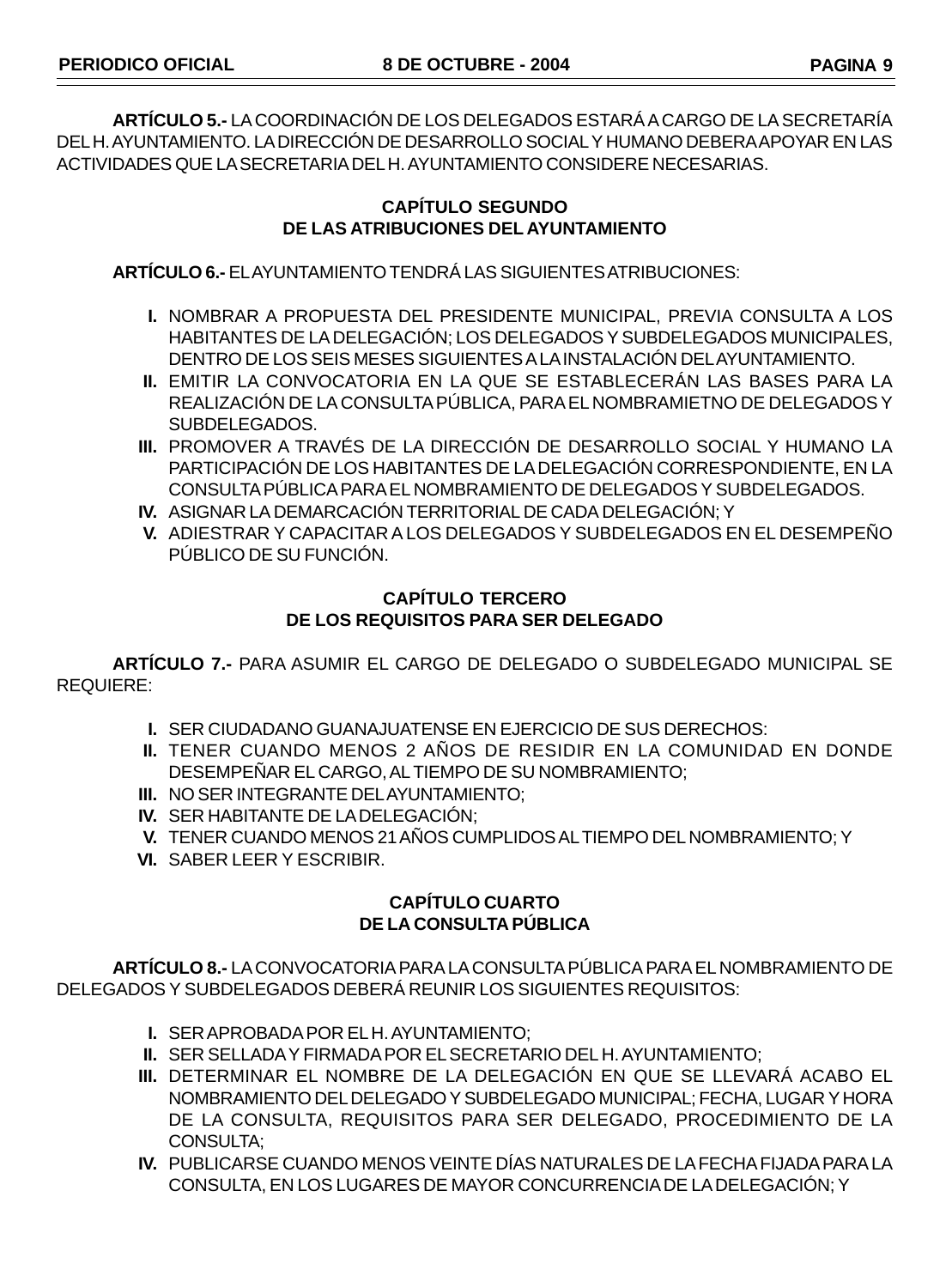**V.** LAS DEMÁS QUE EL H. AYUNTAMIENTO ACUERDE.

**ARTÍCULO 9.-** LA CONSULTA SE LLEVARÁ A CABO POR LA SECRETARIA DEL AYUNTAMIENTO, LA DIRECCIÓN DE DESARROLLO SOCIAL Y HUMANO Y UNA COMISIÓN PLURAL DEL H. AYUNTAMIENTO, CONFORMADA PREVIAMENTE.

PARA CONOCER LA VOLUNTAD DE LOS CIUDADANOS SE SEGUIRÁ EL SIGUIENTE PROCEDIMIENTO EL DÍA DE LA CONSULTA:

- **I.** SE REGISTRARÁN LOS ASPIRANTES QUE CUMPLAN LOS REQUISITOS PARA SER DELEGADO O SUBDELEGADO MUNICIPAL;
- **II.** SE REALIZARÁ UNA VOTACIÓN A MANO ALZADA O POR CÉDULA. EN CUALQUIER CASO, LOS PARTICIPANTES DE LA COMUNIDAD EN CONSULTA DEBERÁN ACREDITARSE COMO HABITANTES DE LA COMUNIDAD CON UNA IDENTIFICACIÓN OFICIAL; Y
- **III.** SE LEVANTARÁ UN ACTA REGISTRANDO LOS NOMBRES DE LOS ASPIRANTES Y LA CANTIDAD DE VOTOS OBTENIDOS, ASÍ COMO LUGARES Y FECHA DE COLOCACIÓN DE LA CONVOCATORIA; Y LAS OBSERVACIONES QUE SEAN PERTINENTES.

#### **CAPÍTULO QUINTO DE LAS ATRIBUCIONES DE LOS DELEGADOS MUNICIPALES**

**ARTÍCULO 10.-** SON ATRIBUCIONES DEL DELEGADO MUNICIPAL.

- **I.** EJECUTAR LOS ACUERDOS QUE EXPRESAMENTE LE DELEGUE EL H. AYUNTAMIENTO Y EL PRESIDENTE MUNICIPAL, EN EL ÁREA DE SU ADSCRIPCIÓN
- **II.** VIGILAR Y MANTENER EL ORDEN PÚBLICO EN SU JURISDICCIÓN;
- **III.** INFORMAR AL PRESIDENTE MUNICIPAL DE LOS ACONTECIMIENTOS QUE AFECTEN EL ORDEN, LA TRANQUILIDAD PÚBLICA Y LA SALUD DE SU DELEGACIÓN, POR CONDUCTO DE LA SECRETARÍA DEL H. AYUNTAMIENTO.
- **IV.** PROMOVER EL ESTABLECIMIENTO Y CONSERVACIÓN DE LOS SERVICIOS PÚBLICOS Y OBRAS PÚBLICAS EN SU JURISDICCIÓN;
- **V.** ACTUAR COMO CONCILIADOR EN LOS ASUNTOS QUE SOMETAN A SU CONSIDERACIÓN LOS HABITANTES DE SU ADSCRIPCIÓN
- **VI.** GESTIONAR ANTE DEPENDENCIAS Y ENTIDADES DE LOS DIFERENTES NIVELES DE LA ADMINISTRACIÓN PÚBLICA, LA SOLUCIÓN DE LOS PROBLEMAS QUE LOS HABITANTES DE SU DELEGACIÓN LE PLANTEEN;
- **VII.** SELLAR Y FIRMAR LOS DOCUMENTOS QUE EXPIDA
- **VIII.** LAS DEMÁS QUE LE SEÑALEN LA LEY, OTROS REGLAMENTOS, BANDOS MUNICIPALES Y ACUERDOS DE AYUNTAMIENTO.

**ARTÍCULO 11.-** LOS SUBDELEGADOS TENDRÁN LAS SIGUIENTES ATRIBUCIONES:

- **I.** DAR CUENTA AL DELEGADO DE TODA GESTIÓN O ASUNTO QUE SE LE PRESENTE;
- **II.** CERTIFICAR LOS ACUERDOS Y DISPOSICIONES QUE EMITA EL DELEGADO;
- **III.** LLEVAR EL ARCHIVO DE LA DELEGACIÓN;
- **IV.** SUPLIR AL DELEGADO CUANDO SE AUSENTE DE LA DEMARCACIÓN TERRITORIAL QUE COMPRENDA LA DELEGACIÓN. EL SUBDELEGADO DESEMPEÑARA SUS ATRIBUCIONES PREVIA NOTIFICACIÓN POR ESCRITO AL SECRETARIO DEL H. AYUNTAMIENTO, PUDIENDO REINTEGRARSE EL TITULAR A DESEMPEÑAR SUS FUNCIONES UNA VEZ QUE TERMINE EL MOTIVO DE SU AUSENCIA;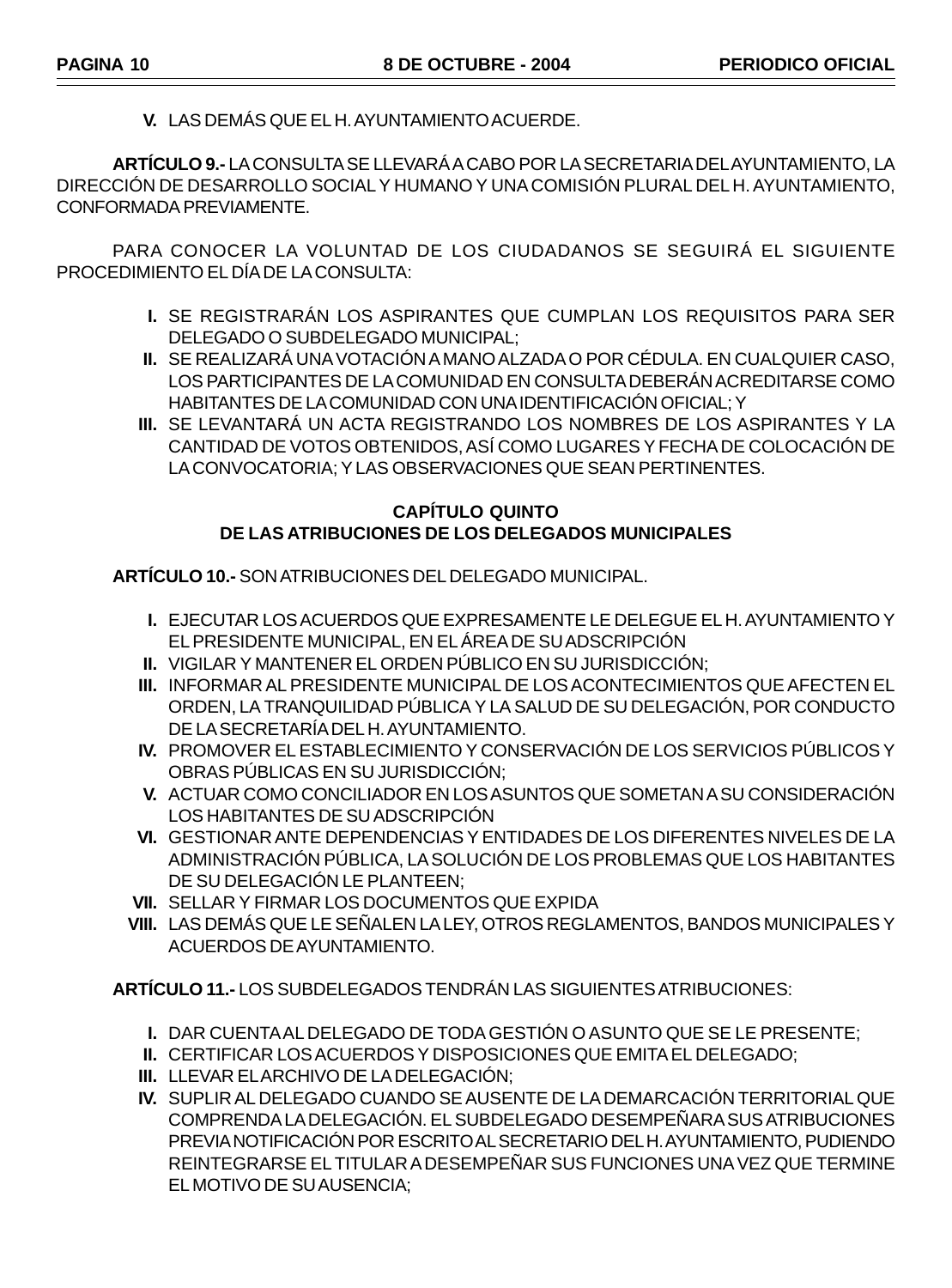- **V.** LLEVAR EL CONTROL DEL INVENTARIO DE LOS BIENES A CARGO DE LA DELEGACIÓN; Y
- **VI.** LAS DEMÁS QUE SE LE ASIGNE EL DELEGADO.

**ARTÍCULO 12.-** SON OBLIGACIONES DE LOS DELEGADOS, LAS SIGUIENTES:

- **I.** COADYUVAR CON EL AYUNTAMIENTO EN LA EJECUCIÓN DEL PLAN DE DESARROLLO MUNICIPAL Y LOS PROGRAMAS QUE DEL MISMO SE DERIVEN;
- **II.** AUXILIARSE CON LAS DIFERENTES DEPENDENCIAS DE LA ADMINISTRACIÓN MUNICIPAL PARA MEJOR DESEMPEÑO DE SUS FUNCIONES;
- **III.** HACER RESPETAR EL BANDO DE POLICÍA Y BUEN GOBIERNO, LOS REGLAMENTOS Y LAS DISPOSICIONES ADMINISTRATIVAS QUE EMITA EL AYUNTAMIENTO;
- **IV.** PROPONER A LA POBLACIÓN, PROGRAMAS DE REMOZAMIENTO DE SUS CASAS, Y DE LABORES DE LIMPIEZA COTIDIANA, ASÍ COMO CAMPAÑAS DE REFORESTACIÓN;
- **V.** ASISTIR A LOS EVENTOS QUE SE LLEVEN A CABO EN LAS INSTITUCIONES EDUCATIVAS QUE SE UBIQUEN DENTRO DE SU ADSCRIPCIÓN;
- **VI.** VIGILAR, POR SÍ O POR MEDIO DE LA PERSONA QUE COMISIONE PARA TAL EFECTO, EL ALINEAMIENTO DE CALLES Y CASAS EN CONSTRUCCIÓN, Y REPORTAR A LA DIRECCIÓN DE DESARROLLO URBANO LAS ANOMALÍAS QUE SE DETECTEN, PARA QUE SE INTERVENGA CON OPORTUNIDAD Y DAR SOLUCIÓN ADECUADA;
- **VII.** APOYAR Y ORIENTAR A LOS GRUPOS Y COMITÉS DE VECINOS QUE SE CONSTITUYAN PARA LA GESTIÓN DE OBRAS DE BENEFICIO SOCIAL, ESTANDO OBLIGADO A FIRMAR Y SELLAR EL ACTA QUE SE LEVANTE CON SU VISTO BUENO;
- **VIII.** AUXILIAR Y COOPERAR EN EL LEVANTAMIENTO Y ACTUALIZACIÓN DEL PADRÓN DE FINCAS Y PREDIOS Y DE SUS POSEEDORES PARA SU INSCRIPCIÓN EN LA DIRECCIÓN CORRESPONDIENTE;
- **IX.** FOMENTAR LA CULTURA Y EL DEPORTE, DE MANERA QUE SE BENEFICIE AMPLIAMENTE A LA NIÑEZ, LA JUVENTUD Y LA SOCIEDAD EN GENERAL;
- **X.** COLABORAR, IGUALMENTE, EN TODAS LAS CAMPAÑAS QUE LLEVEN A CABO DEPENDENCIAS FEDERALES, ESTATALES O MUNICIPALES;
- **XI.** EN EL CASO DE QUE EN ALGÚN ASUNTO NO SE OBTENGA CONCILIACIÓN DE INTERESES, DEBERÁ TURNAR EL MISMO A LA DEPENDENCIA DE LA ADMINISTRACIÓN MUNICIPAL QUE CORRESPONDA PARA QUE CONOZCA Y DIRIMA EL CONFLICTO;
- **XII.** DAR AVISO A LA AUTORIDAD CORRESPONDIENTE, CUANDO SE ESTÉ ANTE LA PRESENCIA DE LA COMISIÓN DE ALGÚN DELITO Y QUE ESTE SE PERSIGA DE OFICIO; Y
- **XIII.** RENDIR UN INFORME ANUAL A SU COMUNIDAD, CON COPIA AL H. AYUNTAMIENTO, DEL RESULTADO DE SU GESTIÓN.

**ARTÍCULO 13.-** COMO OBLIGACIONES DE APOYO A LA ADMINISTRACIÓN MUNICIPAL, LOS DELEGADOS TIENEN LAS SIGUIENTES:

> **I)** PANTEÓN.- EL DELEGADO RECAUDARÁ LOS PAGOS QUE POR CONCEPTO DE INHUMACIÓN SE LLEVEN A CABO EN LOS PANTEONES DE SU CIRCUNSCRIPCIÓN, APLICANDO EL REGLAMENTO DE CEMENTERIOS Y PANTEONES DEL MUNICIPIO DE ALLENDE, GTO. Y LAS TARIFAS ESTABLECIDAS A LA FECHA PARA CADA TIPO DE INHUMACIÓN. ASÍ MISMO, EL DELEGADO SERÁ RESPONSABLE DIRECTO DE DAR MANTENIMIENTO Y LIMPIEZA, ASÍ COMO VIGILANCIA AL PANTEÓN MUNICIPAL DE SU ADSCRIPCIÓN, COMBINANDO PARA TAL FIN, LA PARTICIPACIÓN CIUDADANA Y LA APORTACIÓN DE LA PRESIDENCIA MUNICIPAL;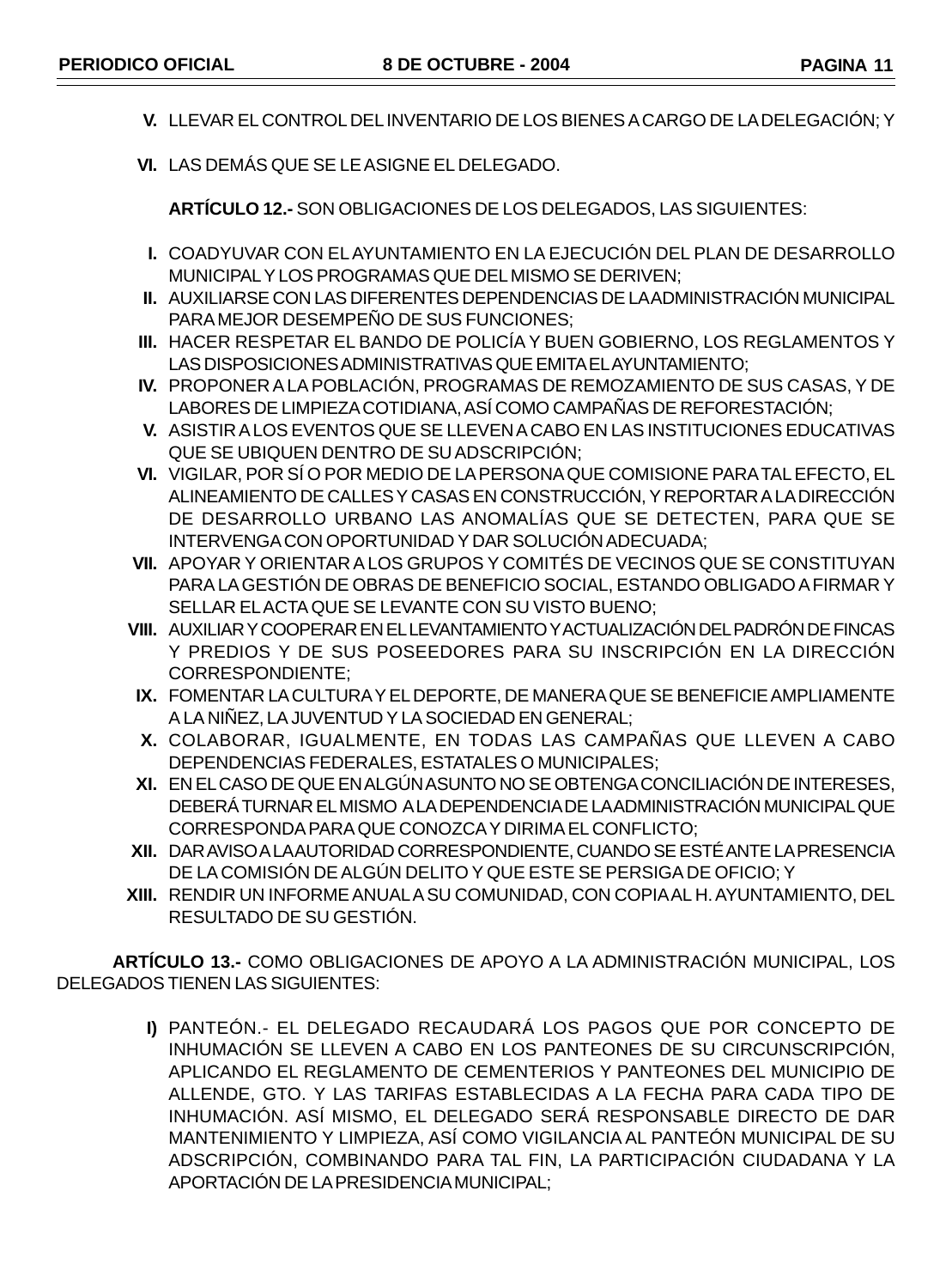- **II)** PUESTOS AMBULANTES Y SEMIFIJOS.- EL DELEGADO RECAUDARÁ DE LOS PUESTOS AMBULANTES, SEMIFIJOS Y EVENTUALES QUE SE UBIQUEN EN LA CIRCUNSCRIPCIÓN TERRITORIAL, UNA TARIFA IGUAL A LA QUE SE APLICA EN LA CABECERA MUNICIPAL, APLICANDO EN ESTE CASO EL REGLAMENTO DE MERCADOS Y VENDEDORES AMBULANTES DEL MUNICIPIO DE ALLENDE, GTO. Y/O EN LAS DISPOSICIONES ADMINISTRATIVAS VIGENTES EN LA MATERIA. POR LO QUE SE REFIERE A EVENTUALES, COMO EL CASO DE LOS CIRCOS, JUEGOS DE MESA, JUEGOS MECÁNICOS Y TODOS LOS LOCALES QUE EN FIESTAS DEL LUGAR SE ACOSTUMBRE, COADYUVARÁ A APLICAR LA NORMATIVIDAD MUNICIPAL VIGENTE PARA TALES EFECTOS; Y
- **III)** EVENTOS PÚBLICOS.- EL DELEGADO DARÁ SU ANUENCIA PARA LA REALIZACIÓN DE EVENTOS PÚBLICOS, INDICANDO SIEMPRE AL PROMOTOR O REALIZADOR DEL EVENTO, QUE REQUIERE DE TRAMITAR EL PERMISO DEFINITIVO ANTE EL DEPARTAMENTO DE FISCALIZACIÓN Y/O SECRETARIA DEL H. AYUNTAMIENTO, PARA QUE POR SU CONDUCTO SE NOTIFIQUE A LA TESORERÍA MUNICIPAL AL ENTERAR EL PAGO A QUE ESTA OBLIGADO Y A LA DIRECCIÓN DE SEGURIDAD PÚBLICA PARA, PARA QUE PROPORCIONE, EN LA MEDIDA EN QUE SEA NECESARIO, EL APOYO PARA LA SEGURIDAD Y DESARROLLO DEL EVENTO EN ORDEN.

QUEDA ESTRICTAMENTE PROHIBIDO AL DELEGADO O SUBDELEGADOS MUNICIPALES EL OTORGAR LICENCIAS O PERMISOS PARA LA VENTA Y/O CONSUMO DE BEBIDAS DE ALTO Y BAJO CONTENIDO DE ALCOHOL, ASÍ COMO PARA AUTORIZAR LA QUEMA DE COHETES Y FUEGOS PIROTÉCNICOS.

## **CAPÍTULO SEXTO DE LOS RECURSOS ECONÓMICOS**

**ARTÍCULO 14.-** TODOS LOS RECURSOS ECONÓMICOS QUE SE GENEREN POR MULTAS, CONSTANCIAS, PERMISOS Y COBROS A LOS COMERCIANTES INFORMALES, DEBERÁN SER CANALIZADOS MENSUALMENTE A LA TESORERÍA MUNICIPAL CON UN INFORME DETALLADO, HACIENDO REFERENCIA A SU PROCEDENCIA Y RESPALDO CON DOCUMENTACIÓN.

**ARTÍCULO 15.-** LA PRESIDENCIA MUNICIPAL PROPORCIONARÁ A LAS DELEGACIONES MUNICIPALES, POR CONDUCTO DE LA TESORERÍA MUNICIPAL UN BLOCK DE RECIBOS DEBIDAMENTE FOLIADOS PARA LOS EFECTOS DE CONTROL Y RECAUDACIÓN CORRESPONDIENTES.

TAMBIÉN PROPORCIONARÁ UN APOYO ECONÓMICO A LOS DELEGADOS, DICHO APOYO SERÁ ESTABLECIDO EN EL PRESUPUESTO DE EGRESOS DEL MUNICIPIO, EL CUAL SERÁ ENTREGADO LOS PRIMEROS 5 DÍAS DE CADA MES, PREVIO REPORTE DE ACTIVIDADES Y DE RECAUDACIÓN MENSUAL QUE PRESENTEN.

## **CAPÍTULO SÉPTIMO DE LAS SANCIONES**

**ARTÍCULO 16.-** EN CASO DE QUE EL DELEGADO NO CUMPLA CON LO ESTABLECIDO EN EL PRESENTE REGLAMENTO, SERÁ REMOVIDO DE SU CARGO POR EL H. AYUNTAMIENTO, ATENDIENDO LOS PRECEPTOS DEL ARTÍCULO CUARTO DEL PRESENTE REGLAMENTO, ESTABLECIÉNDOSE, AL DECRETARSE LA REMOCIÓN, LAS RAZONES Y CAUSAS EN QUE SE FUNDAN.